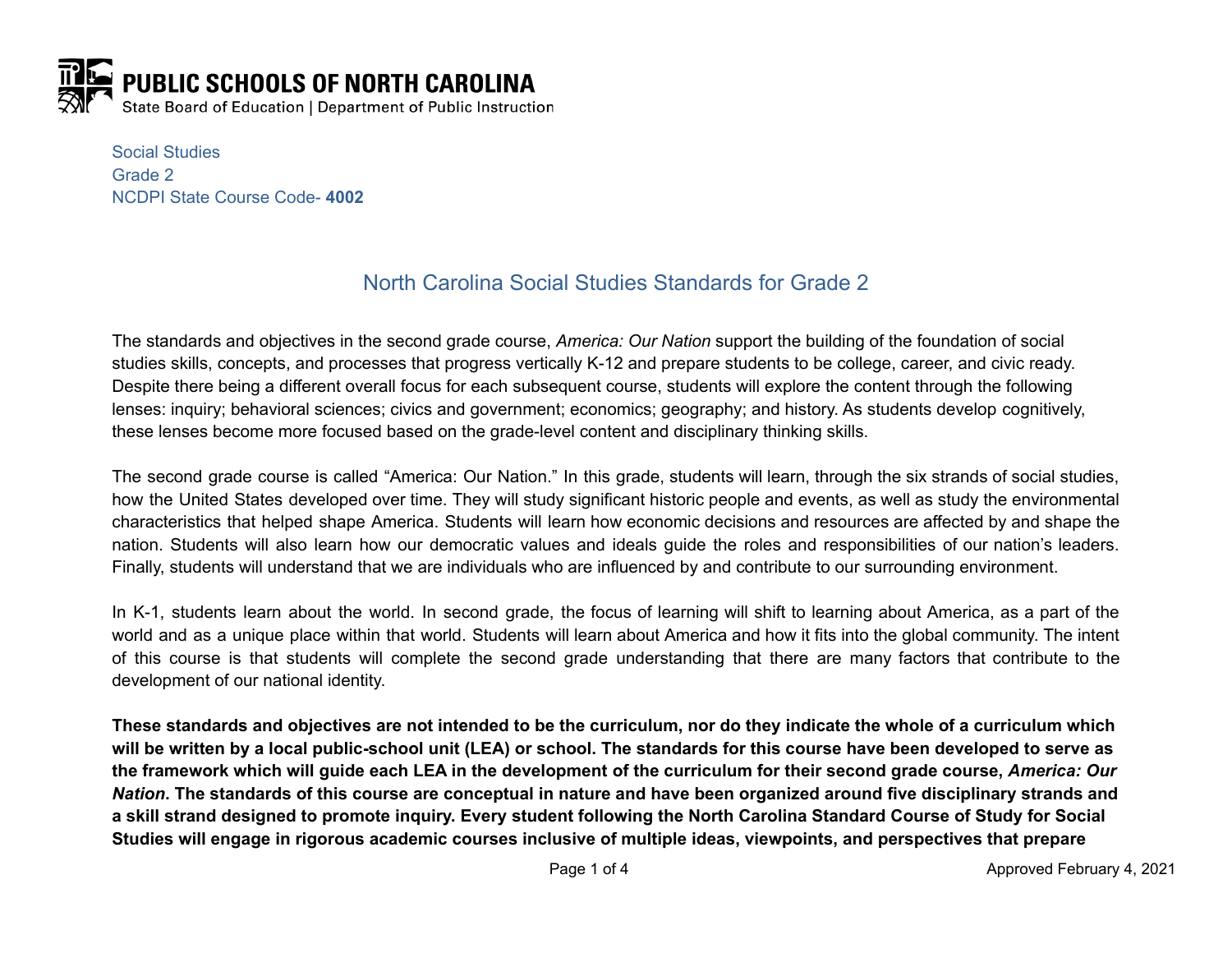them with the knowledge, understanding, and skills needed to productively live and engage in a multicultural and globally **competitive society.**

Note: The Inquiry Strand is a content-neutral strand that focuses on the skills necessary for students to improve their critical thinking. The Inquiry Strand comes first in the standards document because the skills outlined can and should be applied within all content in the course. The content strands are arranged alphabetically, and each represents a different social studies lens through which students should access the content.

## **I-Inquiry, B - Behavioral Sciences, C&G - Civics and Government, E - Economics, G - Geography, H - History Inquiry K-2**

The Inquiry Indicators are meant to be used in concert with the content standards in any strand for each grade in the K-2 grade band. Teachers should be encouraged to use these indicators in every grade level.

Because there is no set number of indicators that should be used in any grade level, the intent is that by the end of grade 2 students will have been exposed to the skills essential to developing critical thinking in social studies. For this to occur, students must be exposed to inquiry indicators in each grade.

| Category                        | <b>Indicator</b>                                                                                        |
|---------------------------------|---------------------------------------------------------------------------------------------------------|
| <b>Compelling Questions</b>     | <b>I.1.1</b> Identify inquiry as a process to answer questions and solve issues.                        |
|                                 | <b>I.1.2</b> Recognize a compelling question with prompting and support.                                |
|                                 | <b>I.1.3</b> Explain why or how a compelling question is important to a topic or issue.                 |
| <b>Supporting Questions</b>     | <b>I.1.4</b> Identity what questions are needed to support the compelling question.                     |
|                                 | <b>I.1.5</b> Recognize how supporting questions connect to compelling questions.                        |
| <b>Gathering and Evaluating</b> | <b>I.1.6</b> Demonstrate an understanding of facts, opinions, and other details in sources.             |
| <b>Sources</b>                  | I.1.7 Identify the information surrounding a primary or secondary source including who created it, when |
|                                 | they created it, where they created it, and why they created it.                                        |
| <b>Developing Claims and</b>    | Starting in Grade 3                                                                                     |
| <b>Using Evidence</b>           |                                                                                                         |
| <b>Communicating Ideas</b>      | <b>I.1.8</b> Construct responses to compelling questions using information from sources.                |
| <b>Taking Informed Action</b>   | I.1.9 Identify problems related to the compelling question that students think are important.           |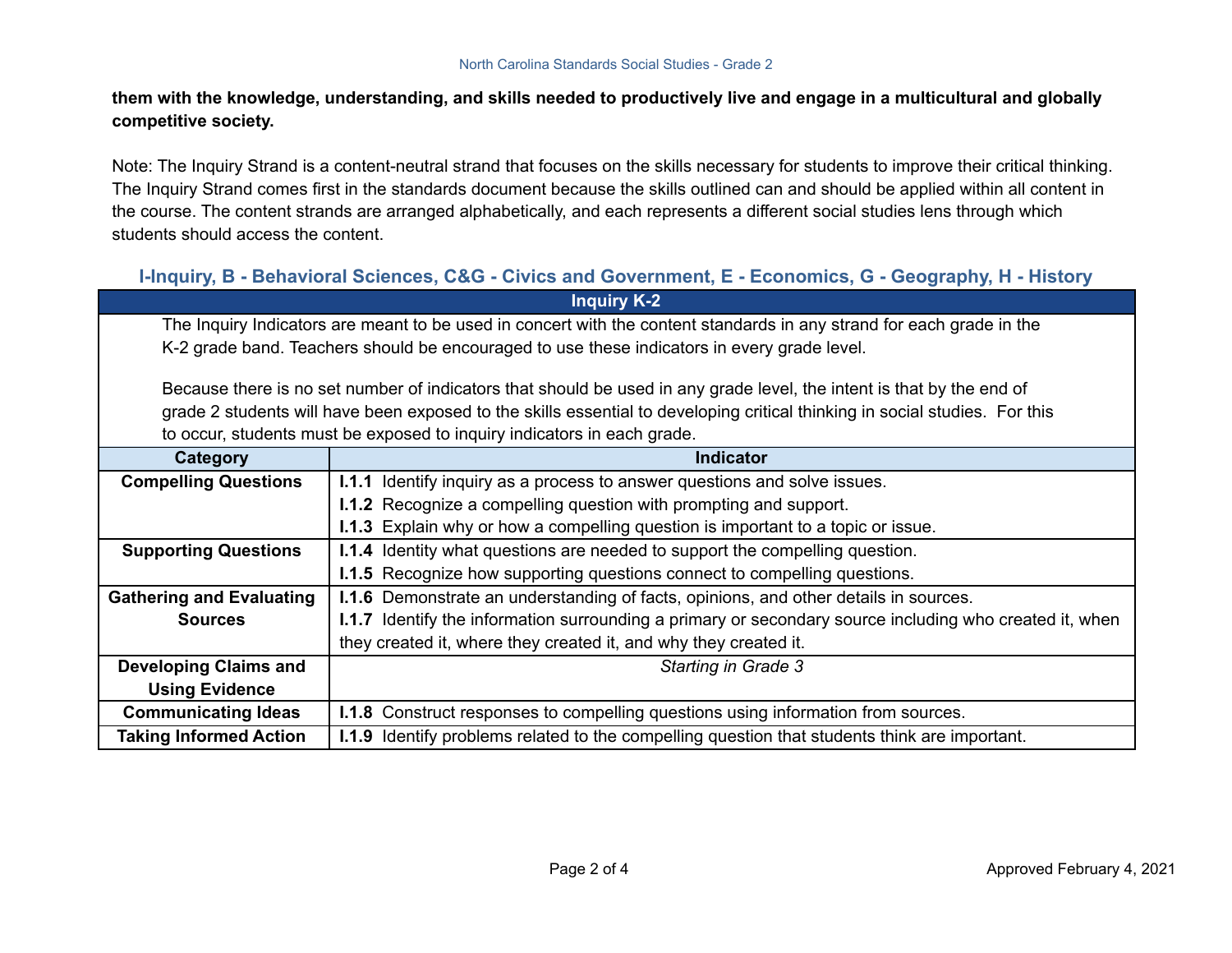## **I-Inquiry, B - Behavioral Sciences, C&G - Civics and Government, E - Economics, G - Geography, H - History**

| <b>Behavioral Sciences</b>                       |                                                                                                                                                 |  |
|--------------------------------------------------|-------------------------------------------------------------------------------------------------------------------------------------------------|--|
| <b>Standard</b>                                  | <b>Objectives</b>                                                                                                                               |  |
| 2.B.1 Understand how<br>values and beliefs shape | <b>2.B.1.1</b> Identify the various values and beliefs of diverse cultures that have shaped American identity.                                  |  |
| culture in America.                              | 2.B.1.2 Explain how belief systems of various indigenous, religious, and racial groups have influenced<br>or contributed to culture in America. |  |

#### **I-Inquiry, B - Behavioral Sciences, C&G - Civics and Government, E - Economics, G - Geography, H - History**

| <b>Civics and Government</b>                          |                                                                                                                      |  |
|-------------------------------------------------------|----------------------------------------------------------------------------------------------------------------------|--|
| <b>Standard</b>                                       | <b>Objectives</b>                                                                                                    |  |
| 2.C&G.1 Understand how<br>freedom, equality, and      | <b>2.C&amp;G.1.1</b> Explain how principles of democracy have shaped the government of America.                      |  |
| democracy contribute to the<br>government of America. | 2.C&G.1.2 Summarize the role of government in protecting freedom and equality of individuals in<br>America.          |  |
|                                                       | 2.C&G.1.3 Compare the structure and function of the three branches of government at the national<br>level.           |  |
|                                                       | 2.C&G.1.4 Explain how various indigenous, religious, gender, and racial groups advocate for freedom<br>and equality. |  |

## **I-Inquiry, B - Behavioral Sciences, C&G - Civics and Government, E - Economics, G - Geography, H - History**

| <b>Economics</b>                                                                            |                                                                                    |  |
|---------------------------------------------------------------------------------------------|------------------------------------------------------------------------------------|--|
| <b>Standard</b>                                                                             | <b>Objectives</b>                                                                  |  |
| <b>2.E.1</b> Understand how the<br>availability of resources<br>Impacts economic decisions. | 2.E.1.1 Explain how scarcity affects economic decisions.                           |  |
|                                                                                             | 2.E.1.2 Explain how the availability of resources impacts the production of goods. |  |